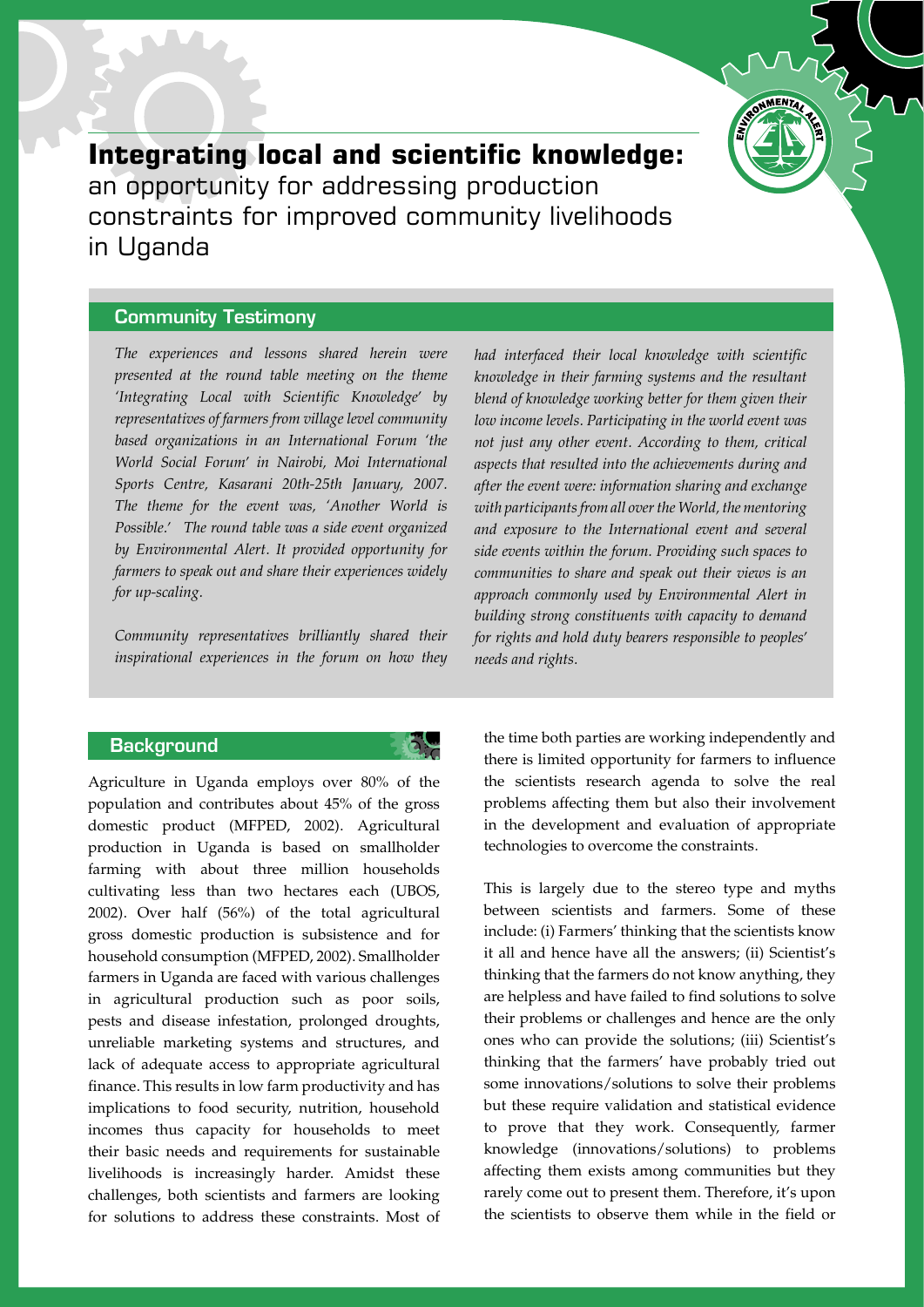through probing them to find out how farmers are coping. Likewise, the scientists have developed various technologies at their stations to address agricultural constraints. But many times these remain on the shelf. This therefore leaves much desire for exploring opportunities for integration of local and scientific knowledge in solving challenges/constraints in agricultural production.

Fortunately, in Uganda recently, there has been a paradigm shift towards research for development and involvement of all stakeholders including farmers in research. This will be achieved through implementation of the National Agricultural Research Systems (NARS) which was established through an act of Parliament. The implementation of NARS in Uganda should therefore be monitored and evaluated closely to ensure that the anticipated intentions are achieved.

This publication therefore, shares lessons and experiences of Environmental Alert and farmers towards integration of local and scientific knowledge in solving agricultural production and natural resource management constraints. It also describes processes, steps, principles and recommendations to increase opportunities for integration of local and scientific knowledge in development initiatives in Uganda.

The process for integrating local and scientific knowledge

The process for integration of local and scientific knowledge involves a number of steps which are implemented in a sequence as follows:

#### Step 1:

Participatory identification of the constraints and opportunities (PDCO). Farmers' involvement in any development initiative from the start triggers ownership.

#### Step 2:



Participatory development of solutions (technologies, technique or practice) both by the farmer and scientist.

#### Step 3:



Enhancing knowledge and skills of farmers and scientists and other stakeholders. This gives opportunity for exchanging and sharing ideas. These trainings can take the form of farmer to farmer through field days, exhibitions and exchange visits. Secondly, farmers should be linked to research and development organizations to provide opportunities for enhancing knowledge and skills but also support towards sustainability of the development initiatives.

#### Step 4:



Evaluation of solutions considering what is practical in prevailing situations (social, economic, cultural, and environmental) from which the most practical options are selected and tried out.

### Step 5:

Practically trying out the selected options on farm through season long observations to compare the performance of farmers' practices with new practices/technologies.

#### Step 6:



Participatory evaluation of tested options after the seasons based on observations made which could be qualitative or quantitative considering environmental and social economic factors. This gives an appropriate technique, practice, technology to the problem which is a blend of both local and scientific knowledge.

# Step 7:



Taking grass roots' experiences into policy and decision making processes. After a long time of working with communities using empowering approaches, communities are confident and ready to interface with government policy making processes.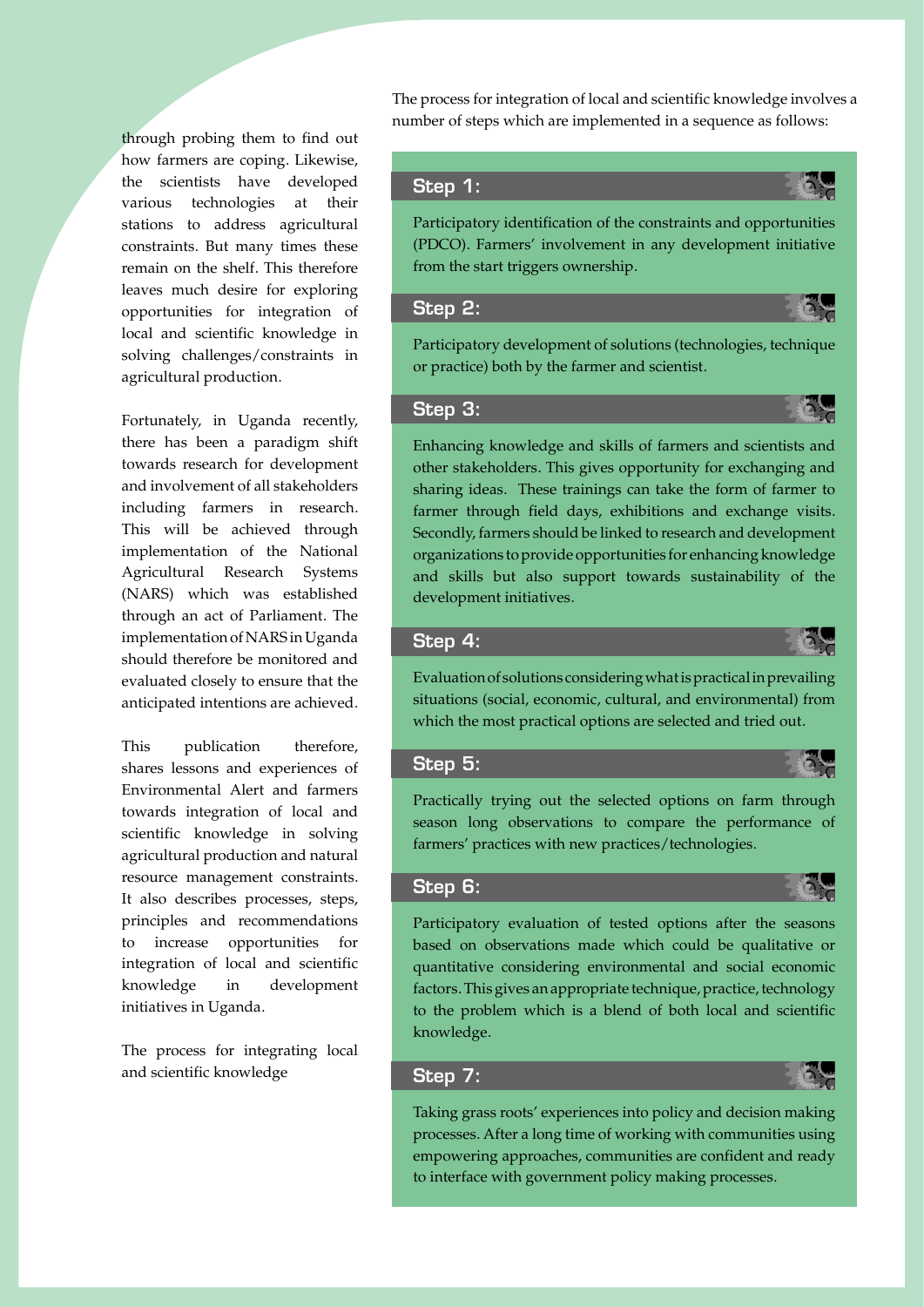This process is guided by principles derived through the piloting of Farmer Field Schools (FFS)<sup>1</sup> and Participatory Innovations Development (PID) approaches in solving soil fertility depletion and validation of innovations in sustainable agriculture and natural resources management under the INMASP<sup>2</sup> and PROLINNOVA<sup>3</sup> projects, respectively.

The principles for effective integration of local and scientific knowledge include:

- Scientist/Extension worker as a facilitator
- There must be a change in attitudes of both the farmers and the scientist/extension worker
- Farmers also considered as experts with knowledge to solving the problem
- Equal opportunity for all (including farmers and scientists) in sharing information, knowledge and possible solutions to the constraints/problems
- Effective participation of different stakeholders including Local leaders, Farmers, Extension workers and Policy makers at different levels
- Action oriented. The interventions should deliver short term benefits to the farmers to maintain their moral and motivation for effective participation in the processes as the long term solutions are being developed.

Additionally, both the scientists and the farmers have specific interests hence the scientist knows it all, it has been tested, reinforces own knowledge to prove scientific evidence right whereas the farmerhas a particular problem/constraint that requires an immediate and practical solution, and is ready to experiment because they have to get a solution. Therefore these interests should be balanced for successful integration of local and scientific knowledge.

# **Conclusions**

The experiences of Environmental Alert and the corresponding community testimonies and scientific evaluations demonstrate that the integration of local with scientific knowledge works and can have a positive change on community livelihoods and there is potential to contribute more significantly to Uganda's agricultural growth and development.

The key success factors in this integration include openness, respect and equal opportunity for all stakeholders including farmers, extension workers, researchers and leaders given that they are all knowledgeable and have a contribution to make to development. In addition, interests of both the scientists and farmers should be balanced but also active participation and involvement of all stakeholders in planning, decision-making and implementation, monitoring and evaluation of plans are equally important. In such a setting, extension worker/ researchers are facilitators whereas the farmers are experts.

#### Recommendations

Development projects and programs should be built on existing local knowledge and or levels of social organization and explore opportunities for integration with new scientific knowledge or thinking for successful implementation and sustainability in communities.

G)

Change in attitudes of farmers and scientists and or extension workers through continuous trainings and sensitization.

Policy dialogues and lobbying with targeted stakeholders including researchers, academia and policy makers for continuous support for integrating local and scientific knowledge.

Curricula for agriculture and natural resources management for institutions of learning at different levels should be reviewed to produce desired profiles of scientists and extension workers with appropriate training and skills for promotion of integration of local and scientific knowledge in development work.

Empowerment of farmers and their institutions is critical for continuous engagements and scaling up and out of lessons and experiences learnt through the integration of local and scientific knowledge.

<sup>1</sup> FFS is a 'school' without walls located at the farmers' field under a tree shed. It comprises of 25-30 farmers who come together to solve a common problem (FAO, 2000).

<sup>2</sup> Integrated Nutrient Management to attain Sustainable Productivity increases in East African Farming Systems. This was an action research project implemented by Environmental Alert in Lukwanga parish, Wakiso district, Central Uganda. It focused on integrated soil and nutrient management for improved food security among smallholder farmers. It involved various stakeholders at different levels including local farmers, local leaders, policy makers, NGO's and International stakeholders such as Wageningen University, National Agricultural Research Foundation-Greece, ETC-East Africa, Kenya Agriculture Research Institute, Makerere University, Debub University and SOS-Sahel. http://www.inmasp.nl

<sup>3</sup> Promoting Local Innovation in ecologically oriented agriculture and natural resources management. It is a global NGO led partnership Programme whose main activities include: identification, documentation and validation of local innovations; information exchange and networking; institutionalization of participatory approaches. Environmental Alert is the Secretariat for PROLINNOVA Uganda. http://www.prolinnova.net/